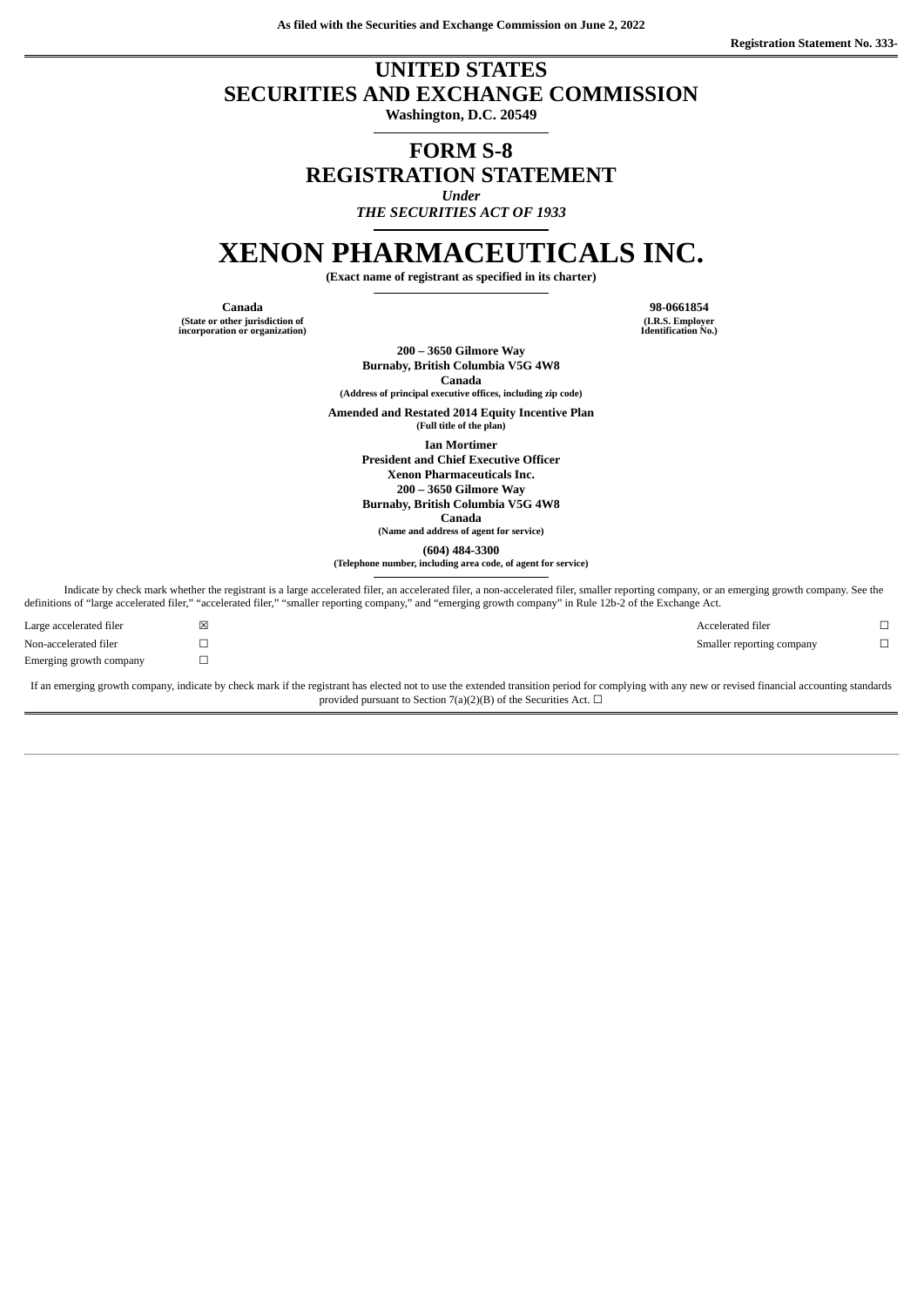Ite[m](#page-2-0) 3. Incorporation of Documents by Reference Ite[m](#page-3-0) 8. Exhibits

**[S](#page-4-0)ignatures** 

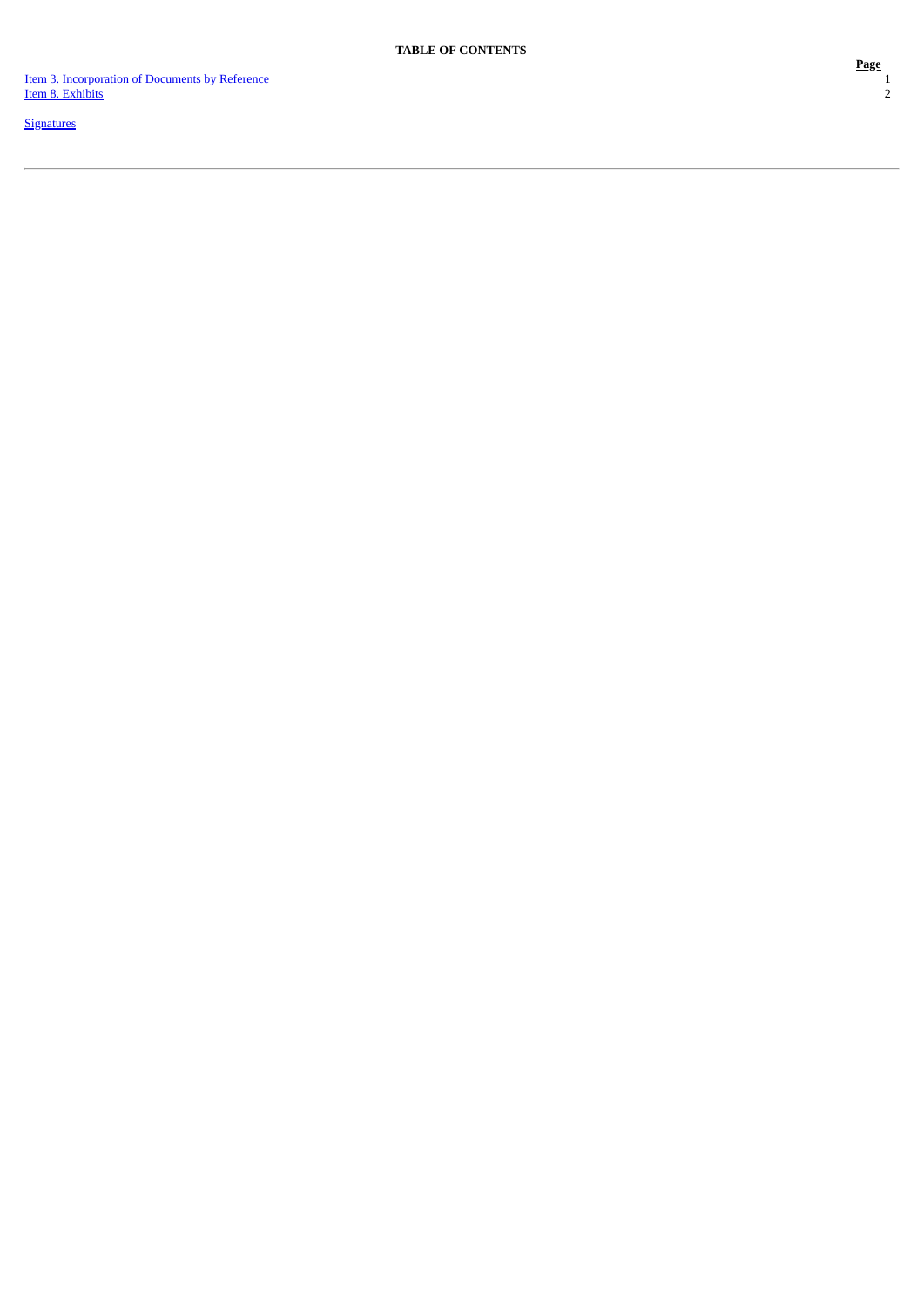#### **XENON PHARMACEUTICALS INC. REGISTRATION OF ADDITIONAL SECURITIES PURSUANT TO GENERAL INSTRUCTION E**

This Registration Statement registers additional common shares of Xenon Pharmaceuticals Inc. (the "**Registrant**") to be issued pursuant to the Registrant's Amended and Restated 2014 Equity Incentive Plan. The board of directors of the Registrant approved an amendment, subject to shareholder approval, to the Registrant's Amended and Restated 2014 Equity Incentive Plan on April 20, 2022 and such amendment was approved by the Registrant's shareholders on June 1, 2022. Accordingly, the contents of (i) the previous Registration Statement on Form S-8 filed by the Registrant with the Securities and Exchange Commission (the "**Commission**") on November 5, 2014 (File No. 333-199860); (ii) the previous Registration Statement on Form S-8 filed by the Registrant with the Commission pursuant to General Instruction E on March 16, 2015 (File No. 333-202765); (iii) the previous Registration Statement on Form S-8 filed by the Registrant with the Commission pursuant to General Instruction E on March 9, 2016 (File No. 333-210050); (iv) the previous Registration Statement on Form S-8 filed by the Registrant with the Commission pursuant to General Instruction E on March 8, 2017 (File No. 333-216543); (v) the previous Registration Statement on Form S-8 filed by the Registrant with the Commission pursuant to General Instruction E on March 7, 2018 (File No. 333-223497); (vi) the previous Registration Statement on Form S-8 filed by the Registrant with the Commission pursuant to General Instruction E on March 6, 2019 (File No. 333-230103); (vii) the previous Registration Statement on Form S-8 filed by the Registrant with the Commission pursuant to General Instruction E on March 9, 2020 (File No. 333-237036); and (viii) the previous Registration Statement on Form S-8 filed by the Registrant with the Commission pursuant to General Instruction E on June 3, 2020 (File No. 333-238895) (together, the "**Previous Forms S-8**"), including periodic reports filed after the Previous Forms S-8 to maintain current information about the Registrant, are incorporated by reference into this Registration Statement pursuant to General Instruction E of Form S-8.

#### <span id="page-2-0"></span>**Item 3. Incorporation of Documents by Reference.**

The following documents previously filed with the Commission are hereby incorporated by reference:

- (1) The Registrant's Annual Report on [Form](https://www.sec.gov/ix?doc=/Archives/edgar/data/1582313/000156459022008060/xene-10k_20211231.htm) 10-K for the fiscal year ended December 31, 2021, filed with the Commission on March 1, 2022;
- (2) All other reports filed with the Commission pursuant to Section 13(a) or 15(d) of the Securities Exchange Act of 1934, as amended (the "**Act**"), since the end of the fiscal year covered by the Registrant's Annual Report referred to in (1) above; and
- (3) The description of the Registrant's common shares contained in the Registration Statement on Form [8-A12B](http://www.sec.gov/Archives/edgar/data/0001582313/000119312514369146/d803267d8a12b.htm) (File No. 001-36687) filed with the Commission on October 10, 2014, pursuant to Section 12(b) of the Act, including any amendment or report filed for the purpose of updating such description.

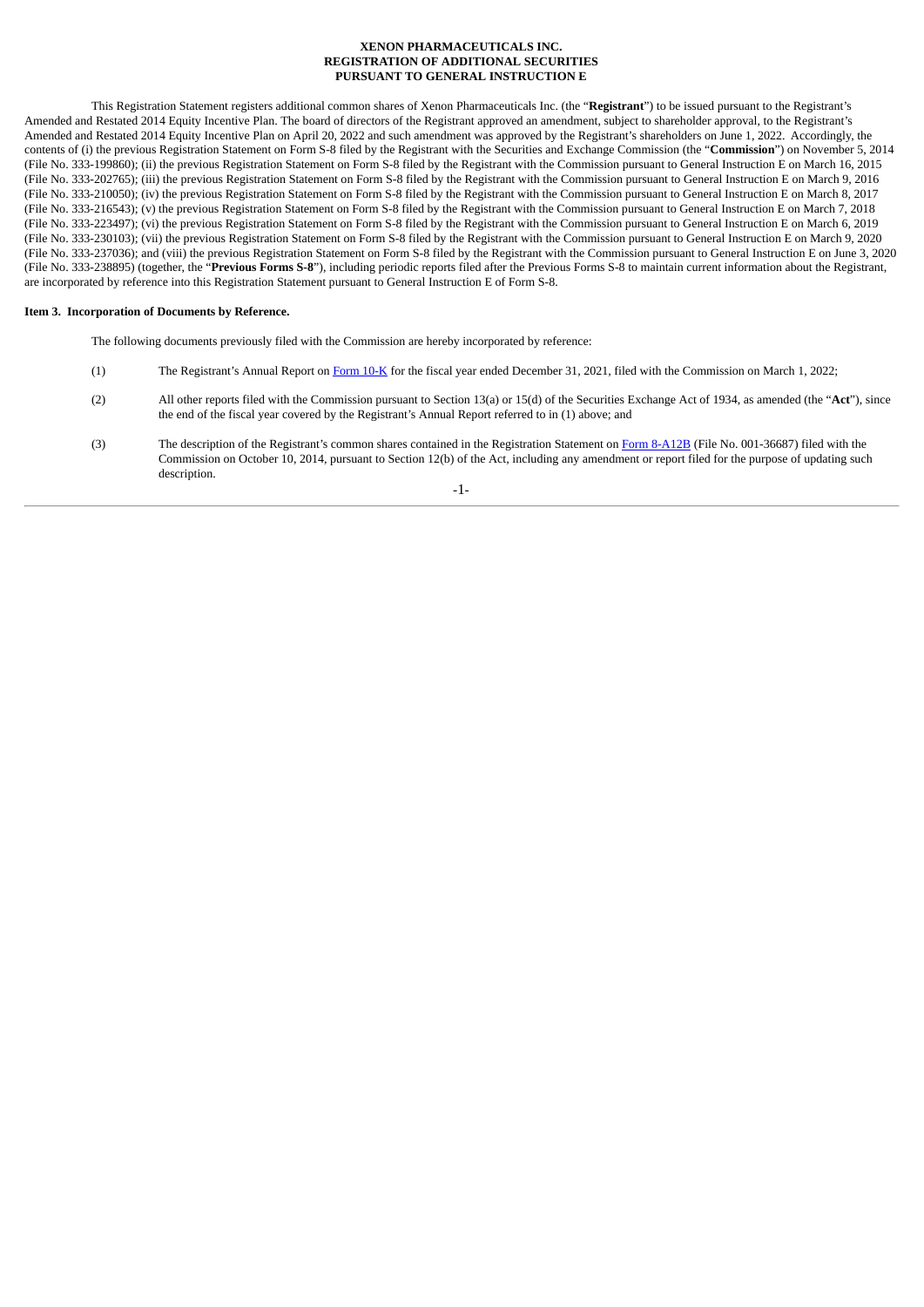All documents subsequently filed by the Registrant pursuant to Sections 13(a), 13(c), 14 and 15(d) of the Act, prior to the filing of a post-effective amendment which indicates that all securities registered have been sold or which deregisters all securities then remaining unsold, shall be deemed to be incorporated by reference in this Registration Statement and to be part hereof from the date of filing of such documents; provided, however, that documents or information deemed to have been furnished and not filed in accordance with the rules of the Commission shall not be deemed incorporated by reference into this Registration Statement. Any statement contained in a document incorporated or deemed to be incorporated by reference herein shall be deemed to be modified or superseded for purposes of this Registration Statement to the extent that a statement contained herein or in any subsequently filed document which also is deemed to be incorporated by reference herein modifies or supersedes such statement. Any such statement so modified or superseded shall not be deemed, except as so modified or superseded, to constitute a part of this Registration Statement.

Under no circumstances will any information furnished under current items 2.02 or 7.01 of Form 8-K be deemed incorporated herein by reference unless such Form 8-K expressly provides to the contrary.

#### <span id="page-3-0"></span>**Item 8. Exhibits**

|                   |                                                                                | <b>Incorporated by Reference</b> |            |         |                    |
|-------------------|--------------------------------------------------------------------------------|----------------------------------|------------|---------|--------------------|
| Exhibit<br>Number | <b>Description of Document</b>                                                 | Form                             | File No.   | Exhibit | <b>Filing Date</b> |
| 4.1               | Specimen common share certificate of the Registrant.                           | $S-1/A$                          | 333-198666 | 4.1     | 10/6/2014          |
| 5.1               | Opinion of Blake, Cassels & Graydon LLP.                                       |                                  |            |         |                    |
| 23.1              | <b>Consent of KPMG LLP, Independent Registered Public Accounting</b><br>Firm.  |                                  |            |         |                    |
| 23.2              | Consent of Blake, Cassels & Graydon LLP (contained in Exhibit 5.1)<br>hereto). |                                  |            |         |                    |
| 24.1              | Power of Attorney (contained on signature page hereto).                        |                                  |            |         |                    |
| 99.1              | Amended and Restated 2014 Equity Incentive Plan and related form<br>agreement  | $8-K$                            | 001-36687  | 10.1    | 6/2/2022           |
| 107               | <b>Filing Fee Table</b>                                                        |                                  |            |         |                    |
|                   |                                                                                |                                  |            |         |                    |

-2-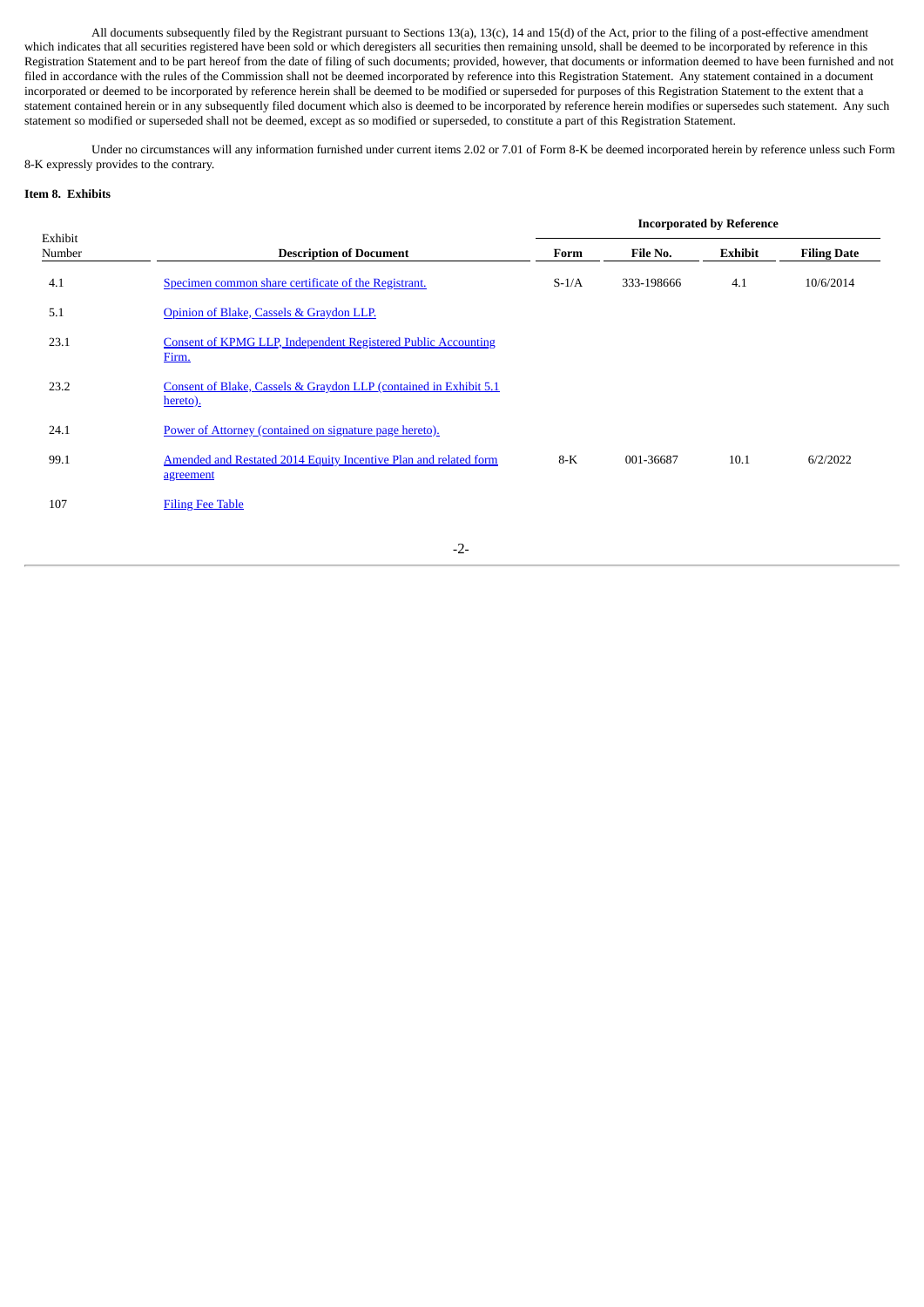#### **SIGNATURES**

<span id="page-4-1"></span><span id="page-4-0"></span>Pursuant to the requirements of the Securities Act of 1933, as amended, the Registrant certifies that it has reasonable grounds to believe that it meets all of the requirements for filing on Form S-8 and has duly caused this Registration Statement to be signed on its behalf by the undersigned, thereunto duly authorized, in Burnaby, British Columbia, Canada, on June 2, 2022.

#### **XENON PHARMACEUTICALS INC.**

By: /s/ Ian Mortimer

Ian Mortimer President and Chief Executive Officer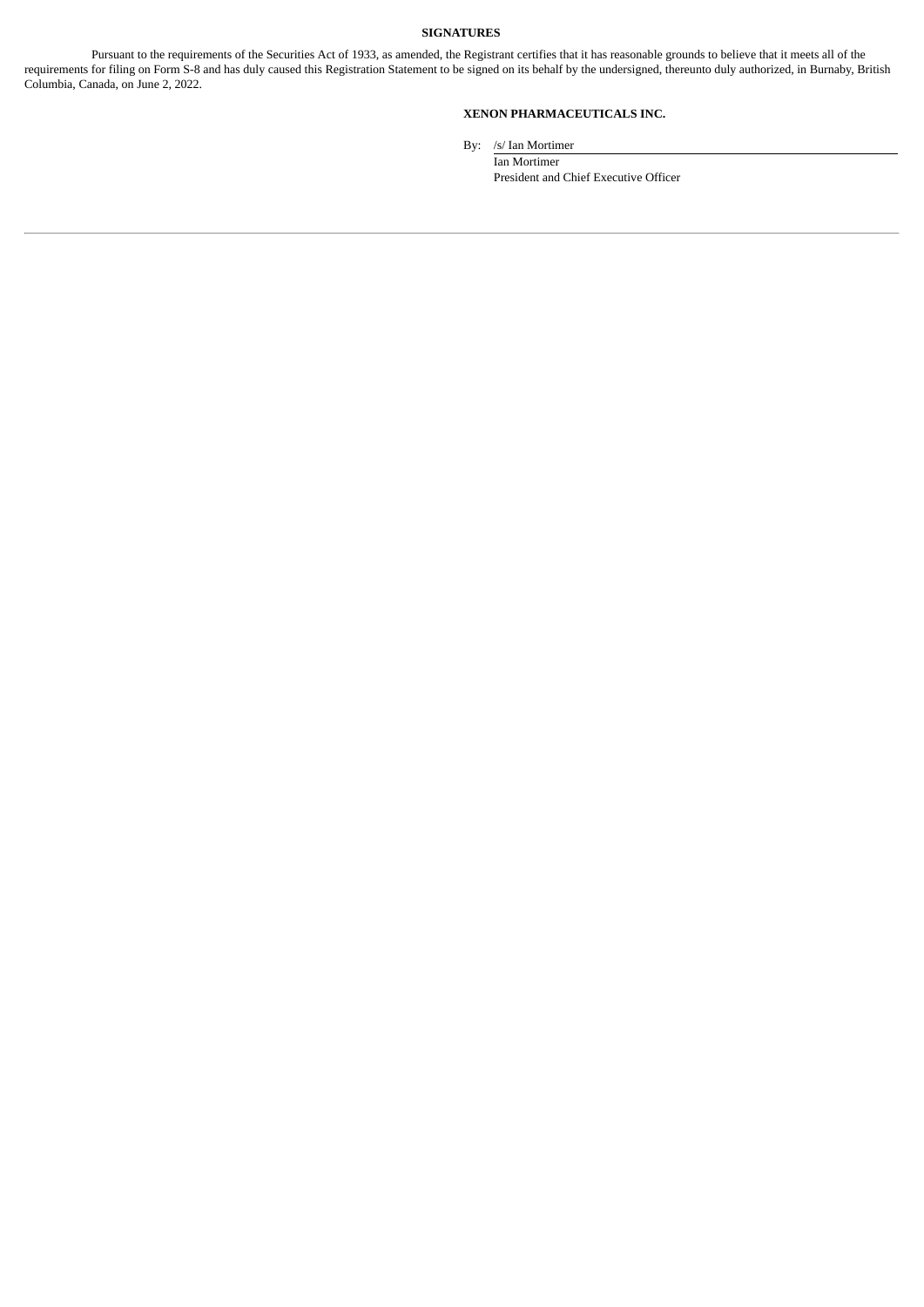#### **POWER OF ATTORNEY**

KNOW ALL PERSONS BY THESE PRESENTS, that each person whose signature appears below constitutes and appoints Ian Mortimer and Sherry Aulin as his and her true and lawful attorneys-in-fact and agents, with full power of substitution and resubstitution, for him or her and in his or her name, place and stead, in any and all capacities (including his or her capacity as a director and/or officer of Xenon Pharmaceuticals Inc.) to sign any or all amendments (including post-effective amendments) to this registration statement on Form S-8, as amended, and to file the same, with all exhibits thereto, and all other documents in connection therewith, with the Securities and Exchange Commission, granting unto said attorneys-in-fact and agents, and each of them, full power and authority to do and perform each and every act and thing requisite and necessary to be done in and about the premises, as fully to all intents and purposes as he or she might or could do in person, hereby ratifying and confirming all that said attorney-in-fact and agents or any of them, or his or her substitute or substitutes, may lawfully do or cause to be done by virtue hereof.

Pursuant to the requirements of the Securities Act of 1933, as amended, this registration statement on Form S-8 has been signed by the following persons in the capacities and on the dates indicated.

| Name                                         | <b>Title</b>                                                                  |              |
|----------------------------------------------|-------------------------------------------------------------------------------|--------------|
| /s/ Ian Mortimer<br>Ian Mortimer             | President, Chief Executive Officer and Director (Principal Executive Officer) | June 2, 2022 |
| /s/ Sherry Aulin<br><b>Sherry Aulin</b>      | Chief Financial Officer (Principal Financial and Accounting Officer)          | June 2, 2022 |
| /s/ Simon Pimstone<br>Simon Pimstone         | Chair of the Board of Directors                                               | June 2, 2022 |
| /s/ Mohammad Azab<br>Mohammad Azab           | Director                                                                      | June 2, 2022 |
| /s/ Steven Gannon<br>Steven Gannon           | Director                                                                      | June 2, 2022 |
| /s/ Elizabeth Garofalo<br>Elizabeth Garofalo | Director                                                                      | June 2, 2022 |
| /s/ Patrick Machado<br>Patrick Machado       | Director                                                                      | June 2, 2022 |
| /s/ Gary Patou<br>Gary Patou                 | Director                                                                      | June 2, 2022 |
| /s/ Dawn Svoronos<br>Dawn Svoronos           | Director                                                                      | June 2, 2022 |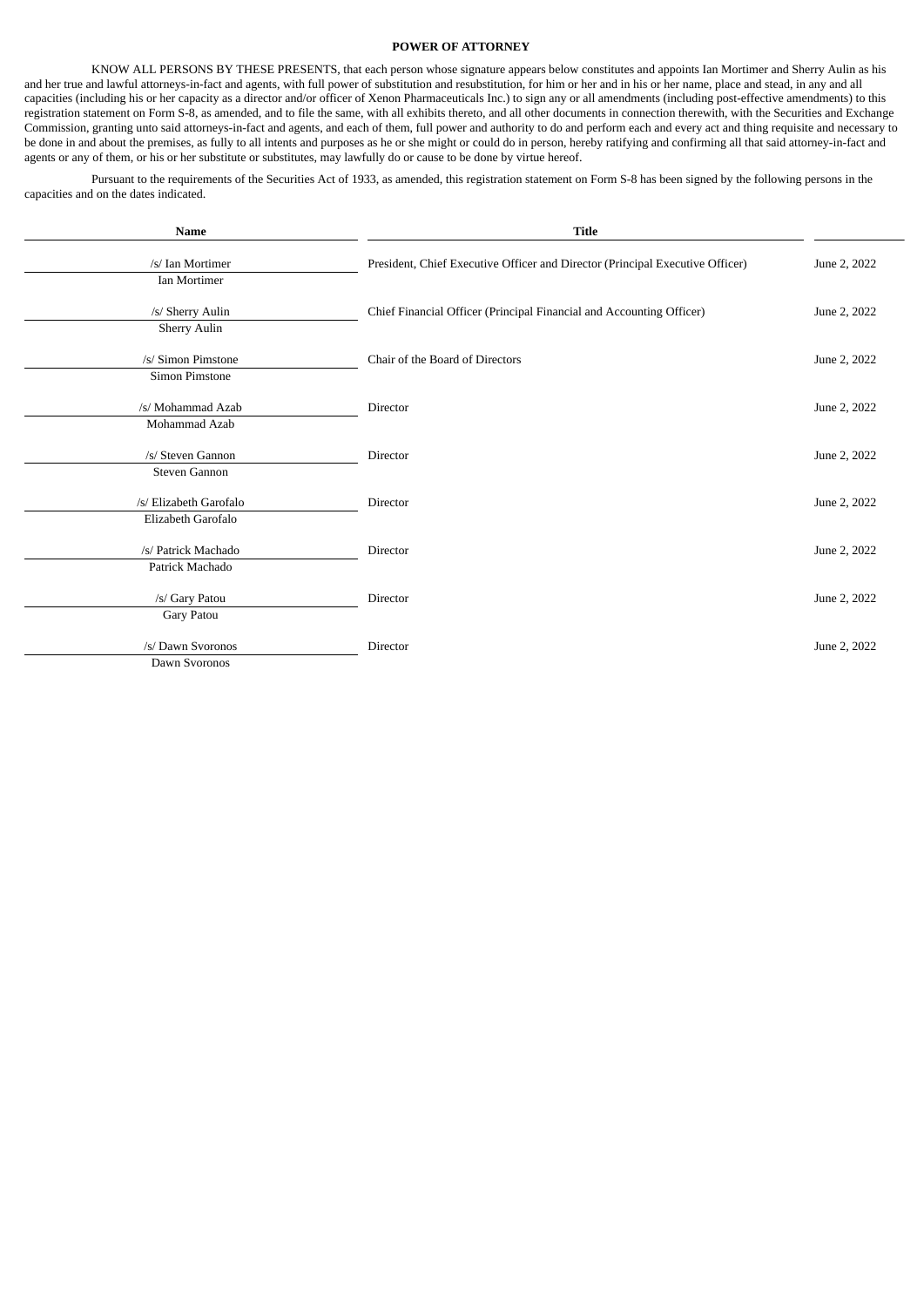<span id="page-6-0"></span>Blakes

Blake, Cassels & Graydon LLP Barristers & Solicitors Patent & Trade-mark Agents 595 Burrard Street, P.O. Box 49314 Suite 2600. Three Bentall Centre Vancouver BC, V7X 1L3, Canada Tel: 604-631-3300 Fax: 604-631-3309

Reference:191296/1

June 2, 2022

Xenon Pharmaceuticals Inc. 200 – 3650 Gilmore Way Burnaby, BC V5G 4W8 **Canada** 

#### **RE: Registration Statement on Form S-8 of Xenon Pharmaceuticals Inc. (the "Company")**

We have acted as Canadian counsel to the Company, a corporation continued under the federal laws of Canada, in connection with the Registration Statement on Form S-8 (the "Registration Statement") to be filed by the Company with the U.S. Securities and Exchange Commission (the "SEC") relating to the registration under the Securities Act of 1933, as amended, of 5,300,000 common shares in the capital of the Company (the "Shares") to be issued under the Company's Amended and Restated 2014 Equity Incentive Plan, as amended April 20, 2022 (the "Plan").

In connection with giving this opinion, we have examined the Registration Statement (including exhibits thereto). We have also examined originals, certified or otherwise identified to our satisfaction, of such public and corporate records, certificates, instruments and other documents as we have considered necessary in order to express the opinion set out below. With respect to the accuracy of factual matters material to this opinion, we have relied upon certificates or comparable documents and representations of public officials and of officers and representatives of the Company.

In giving this opinion, we have assumed the genuineness of all signatures, the authenticity of all documents submitted to us as originals and the conformity to original documents of all documents submitted to us as copies, certified or otherwise identified to our satisfaction. We have also considered such questions of law as we have deemed relevant and necessary as a basis for the opinion hereinafter expressed.

The opinion expressed herein is limited to matters governed by the laws of the Province of British Columbia and the laws of Canada applicable therein.

Based and relying upon and subject to the foregoing, we are of the opinion that the Shares, when issued and sold by the Company in accordance with the terms of the Plan and the agreements contemplated by the Plan, will be validly issued, fully paid and non-assessable shares in the capital of the Company.

We hereby consent to the filing of this opinion letter as an exhibit to the Registration Statement and further consent to the use of our name wherever appearing in the Registration Statement.

This opinion is effective as at the date hereof and is based upon laws in effect and facts in existence as at the date hereof. We express no opinion as to the effect of future laws or judicial decisions on the subject matter hereof, nor do we undertake any duty to modify this opinion to reflect subsequent facts or developments concerning the Company or developments in the law occurring after the date hereof.

Yours truly,

/s/ Blake, Cassels & Graydon LLP

TORONTO CALGARY VANCOUVER MONTRÉAL OTTAWA NEW YORK LONDON BEIJING Blake, Cassels & Graydon LLP | blakes.com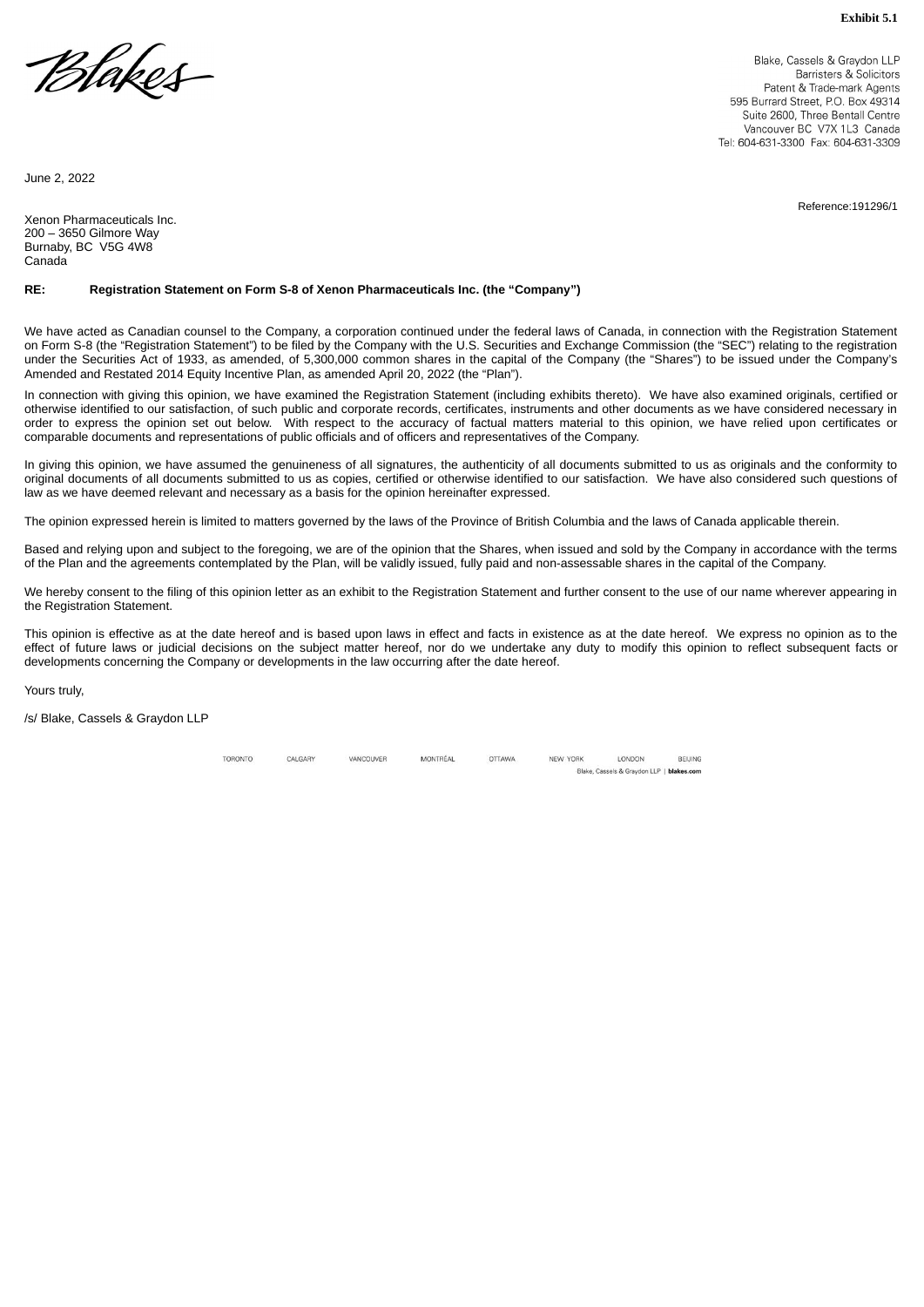#### **Consent of Independent Registered Public Accounting Firm**

<span id="page-7-0"></span>We consent to the use of our reports dated March 1, 2022, with respect to the consolidated financial statements of Xenon Pharmaceuticals Inc. and the effectiveness of internal control over financial reporting as of December 31, 2021, incorporated herein by reference.

/s/ KPMG LLP Chartered Professional Accountants

Vancouver, Canada June 2, 2022